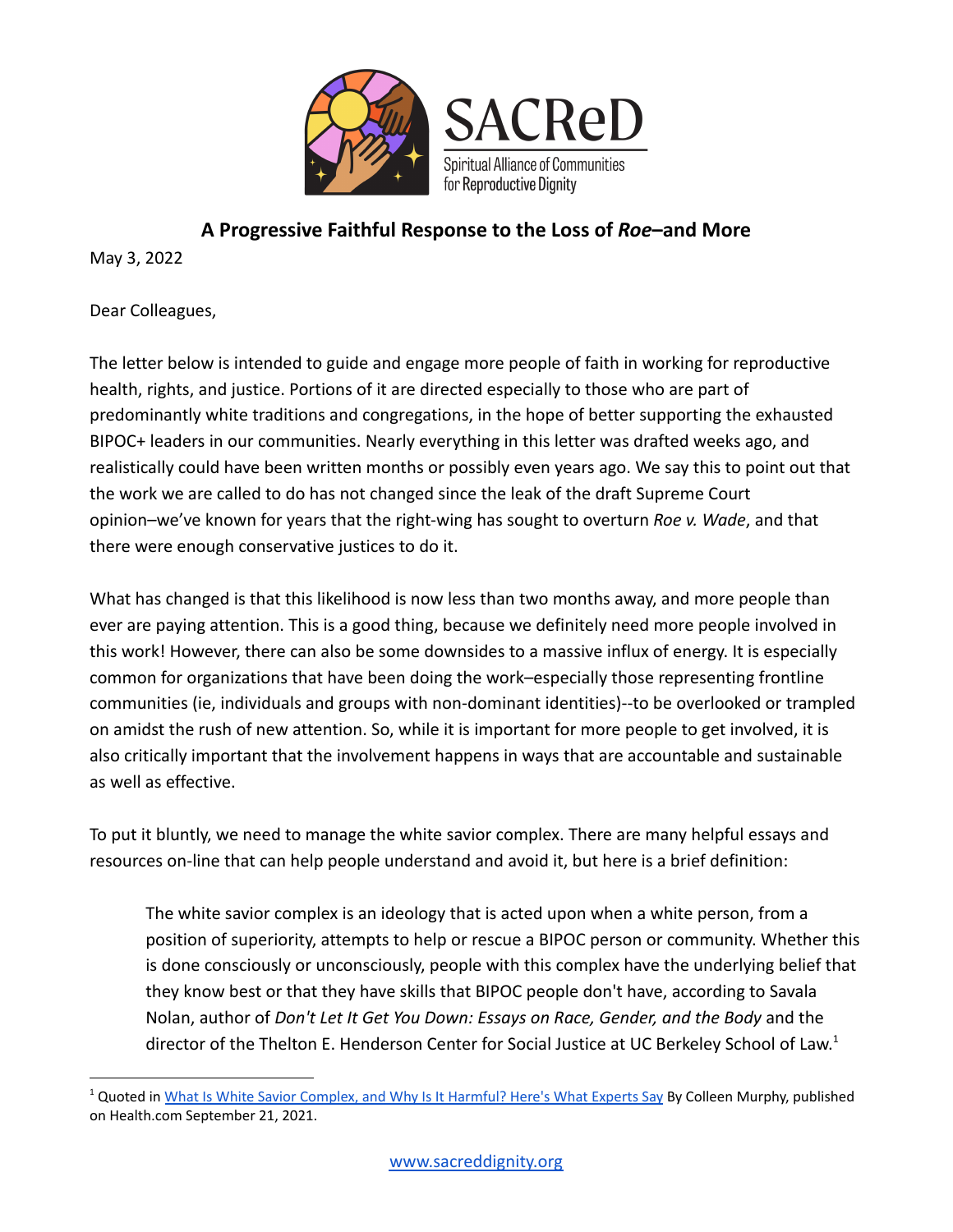## **Understanding the Context**

A key part of creating sustainable solidarity is understanding the larger context of a given situation. So, first, it is critical to understand that the *Roe v. Wade* decision does not guarantee access to abortion—it simply places limits on the restrictions that states can impose. Many Black, Brown, and Indigenous people, and people with low incomes, have always lacked sufficient access to abortion care. A rollback of *Roe* will make that worse, of course, but we need to acknowledge that there is a significant difference between having a legal right to something and actually being able to access it. Many frontline organizations have been calling attention to the lack of real access for years, with little support.

Second, it is important to recognize that the opposition to abortion access has always been about a lot more than abortion. It is about enforcing racism and white supremacy, patriarchy, and ruling class power. Some of the people working against access to abortion are, undoubtedly, doing so out of deeply held religious beliefs. But we also need to be mindful that there are others who are simply using abortion, and religion, as a political tool to win elections and wield political power.

### **The Larger Vision**

Although much short-term work is needed to facilitate access to safe abortion care, it is critical to situate these efforts in a larger vision: the overall goal of this work is to change culture and policy so that all individuals and communities experience reproductive justice. As defined by **SisterSong**, the [Women of Color Reproductive Justice Collective,](https://www.sistersong.net/reproductive-justice) this includes the human right and ability:

- To maintain personal bodily autonomy
- To have children
- To not to have children
- To parent children in safe and sustainable communities

This recognizes that what many individuals and communities need–especially those with BIPOC identities and people with low-incomes–is about so much more than just access to abortion. It is access to healthcare generally, living wages, education, food, transportation, and more. And reproductive justice is not just about the end goals of the work–it's about how we approach the work. Again, according to SisterSong, to achieve reproductive justice we must:

- Analyze power systems
- Address intersecting oppressions
- Center the most marginalized
- Join together across issues and identities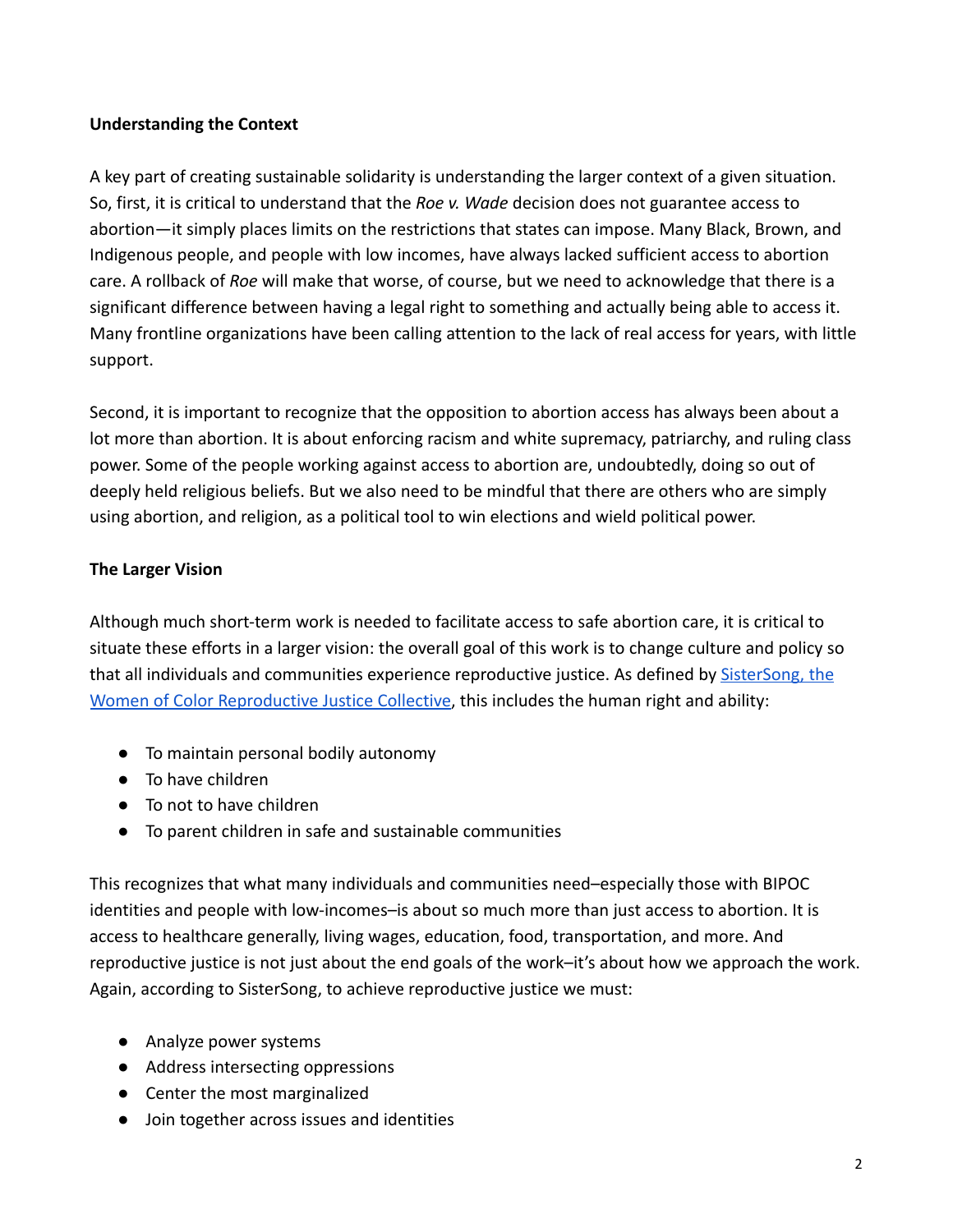Our work is about much more than abortion. It is about building a larger, stronger movement of people of faith dedicated to reproductive health, rights, and justice–and doing so in accountable, intersectional ways.

## **Taking Action**

Of course, action is needed. Reaching out to local organizations and health centers that have been doing the work is an appropriate and logical first step. However, if these places have to field dozens and dozens of inquiries, that means they're focused on educating us rather than doing their work. So we suggest these as initial steps: (1) organize people in your own congregation, and (2) connect with other faith activists in your community and get yourselves organized as a group. Then one or two representatives from that group can reach out to local health clinics and organizations.

Ideally, you can connect with existing local and state faith-based organizations that are already doing this work so you do not need to build entirely new infrastructure. Unfortunately, the reality is that there has not been significant investment in this work in the last few decades, so many states do not currently have a faith organization with the capacity to lead this work. We believe that funding is likely to come, but also want to make sure that we are not taking resources from frontline groups. So please consider partnerships and collective efforts that allow different organizations to specialize for maximum benefit.

#### **Support Teams in Access States**

In states with safe and legal abortion access, support teams can be created in cities that have an abortion care provider, especially those near borders or transit centers. Their job is to provide hospitality and support before and/or after individuals visit a provider, such as:

- 1. Meeting people at travel centers (airports, bus, and/or train stations) and offering local transit.
- 2. Offering a secure and comfortable place to prepare and recover. Our sense is that people would prefer to be hosted by an organization (like a congregation) rather than a private home, but with sufficient vetting (and of course consent from the patient) a private home could work as well.

Ideally this would be in explicit partnership with the abortion care provider, but for various reasons some providers might not want to be directly involved.